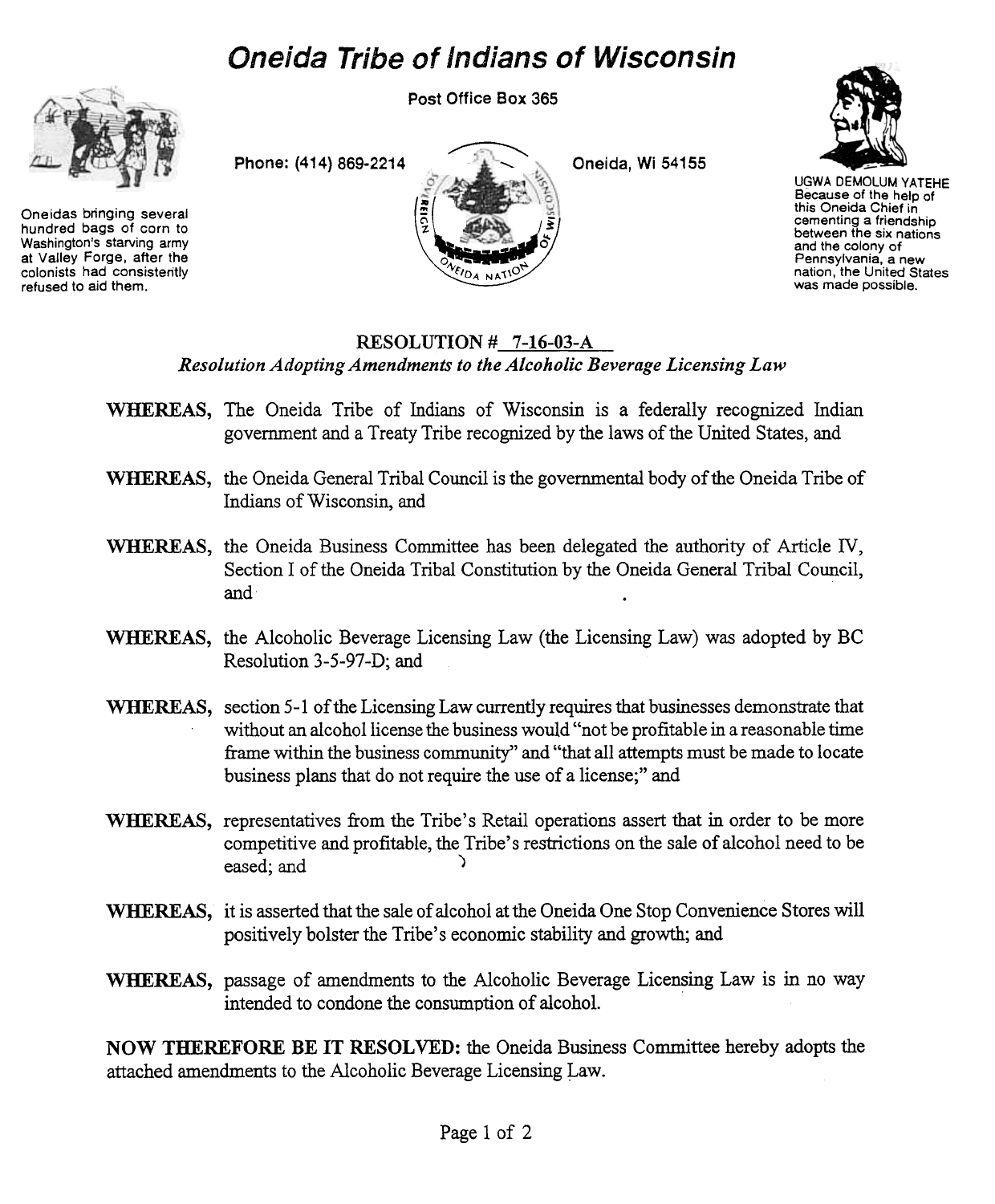Resolution # 7-16-03-A

BE IT FURTHER RESOLVED: that half of the fees collected for the issuance of Tribal Licenses be applied toward administrative fees of the License Department and the other half be applied toward programs within the Oneida Tribe for alcohol and other substance treatment programs, services and education.

BE IT FINALLY RESOLVED: that those who are currently licensed to sell alcohol and who would be included under the amended Alcoholic Beverage Licensing Law shall be required to obtain a Tribal License when their municipal license expires in order to be able to continue to sell alcohol.

#### CERTIFICATION

T, the undersigned, as Secretary of the Oneida Business Committee, hereby certify that the Oneida Business Committee is composed of 9 members of whom 5 members constitute a quorum.  $8$ members were present at a meeting duly called, noticed and held on the  $16<sup>th</sup>$  day of July, 2003; that the foregoing resolution was duly adopted at such meeting by a vote of  $\frac{5}{-2}$  members for; 2 members against, and 0 members not voting; and that said resolution has not been rescinded or amended in any way.

/' 41 L

Julie Barton, Tribal Secretary Oneida Business Committee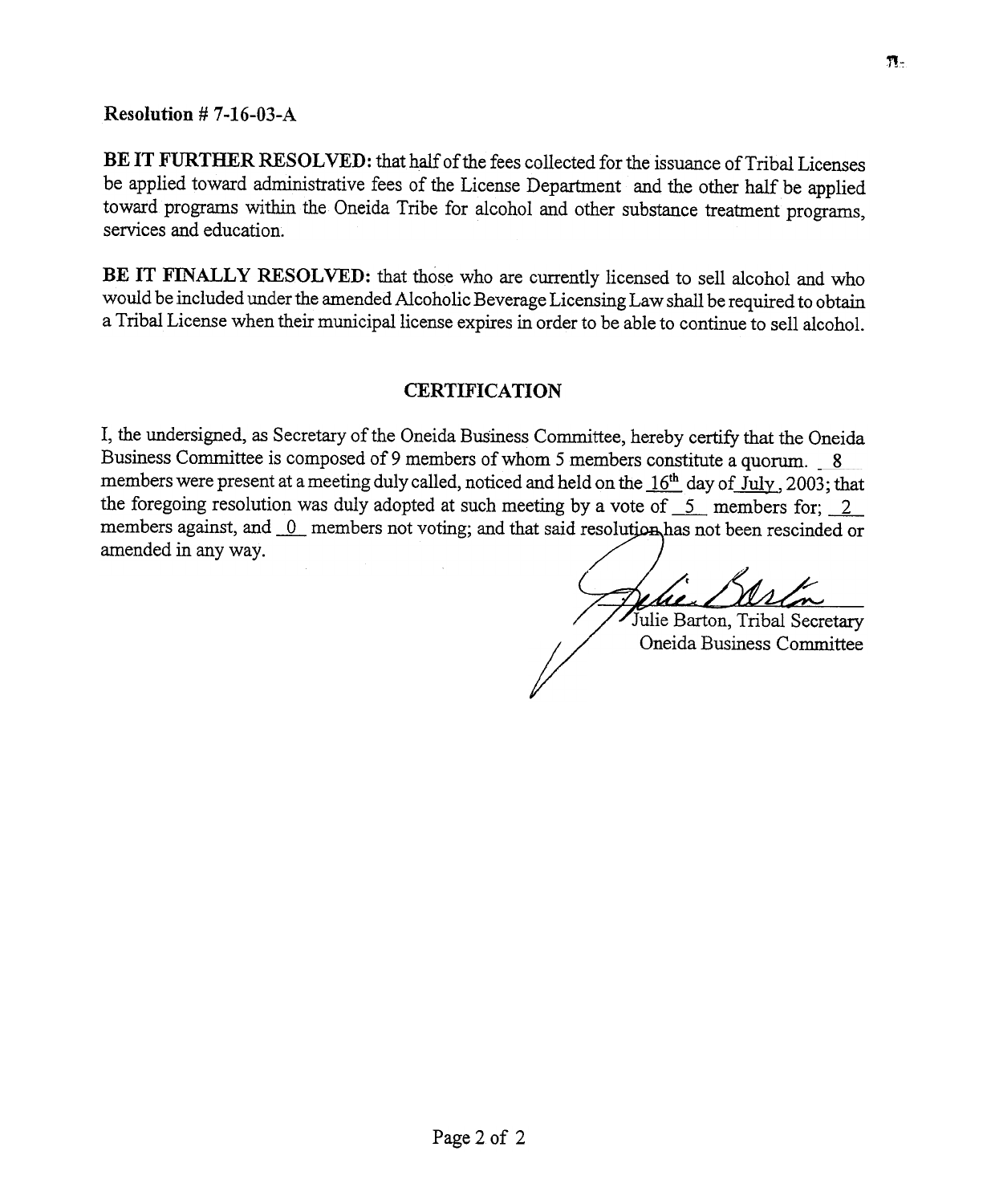# Oneida Tribe of Indians of Wisconsin

Legislative Reference Office

P.O. Box 365 :::::.<br>da, WI 54155; (920) 869-4376 (800) 236-2214 Fax: (920) 869-4399



Committee Member Curtis Danfart Vince Dela Ras Brian Doxtatc Patricia Kin Paul Ninhar

#### STATEMENT OF EFFECT

Resolution Adopting Amendments to the Alcoholic Beverage Licensing Law

#### Summary

This resolution adopts amendments to the ALCOHOLIC BEVERAGE LICENSING LAW which primarily would:

Re-title the law as the Alcohol Beverage Licensing Law.

Narrow the scope of the law to "businesses owned by the Tribe, incorporated under the laws of the Tribe, or cooperatively owned (co-ops) by a majority of Tribal Members, on all land within the exterior boundaries of the Oneida Reservation."

Establish a "Tribal License" for businesses covered under the law who want to sell alcohol.

Require applicants to obtain a municipal license before applying for a Tribal License.<br>Remove the profitability requirement for obtaining a license.

Formally creates a Department of Licensing under the Compliance Division.

### Analysis

These amendments are submitted in response to requests by Retail and Compliance to ease the restrictions on the sale of alcohol on the Reservation. Under current Tribal law, alcohol licenses cannot be granted to businesses owned and/or operated by the Tribe within the reservation boundaries, unless business plans "indicate that \:vithout a license the proposed business will not be profitable in a reasonable time frame within the business community. Provided further, that all attempts must be made to locate business plans that do not require the use of a license." 59.5-1. ALCOHOLIC BEVERAGE LICENSING LAW.

The initial intent of the amendments was to allow the sale of beer at the Oneida One Stops in order to increase revenues and competitiveness. The authority to regulate cooperatives such as Tower Foods was subsequently added upon the request of particular members of the Oneida Business Committee. Furthermore, under the proposed amendments, there would be the potential for the casinos to be licensed to sell alcohol upon amendment or repeal of the Comprehensive Gaming Ordinance.